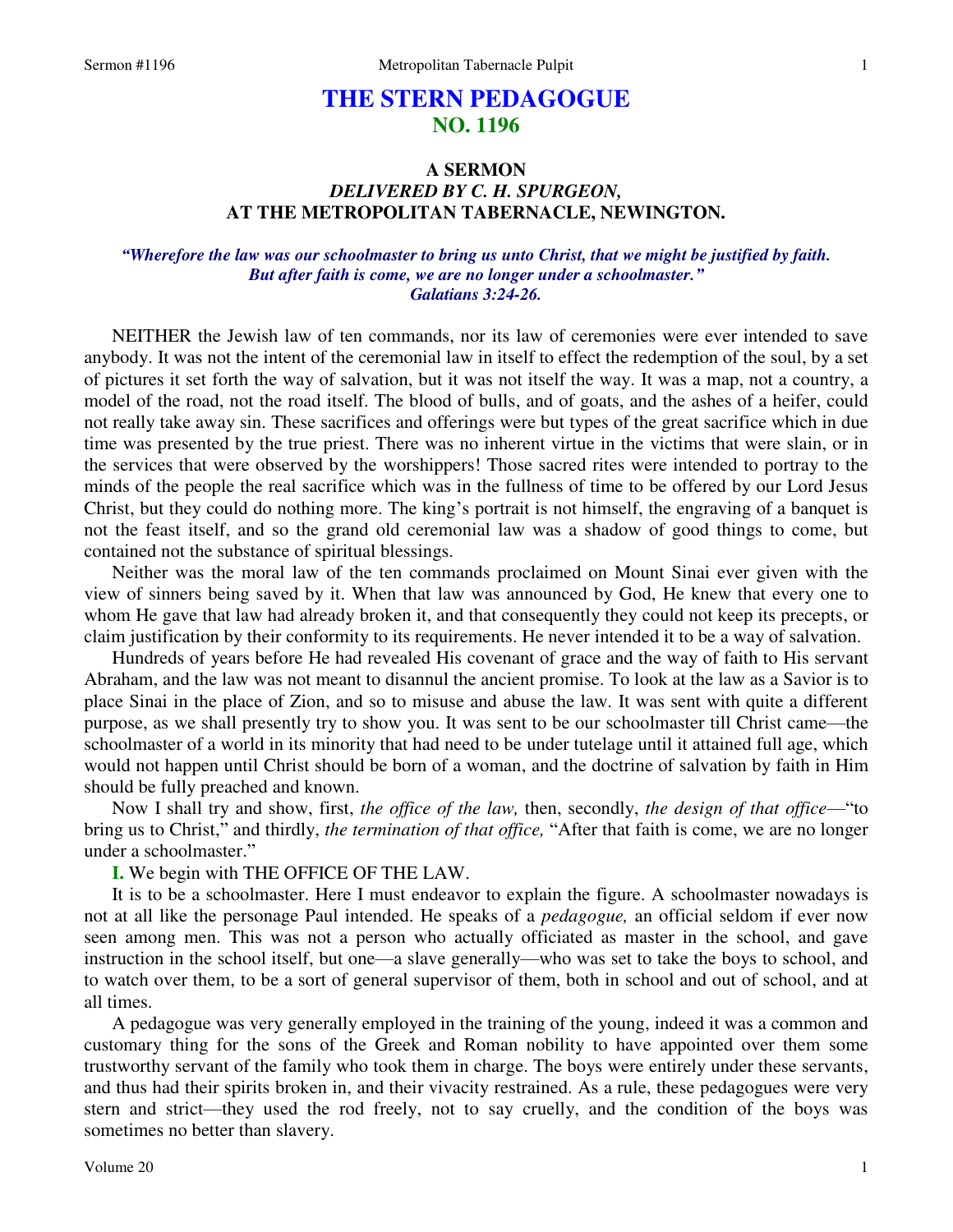The boys (as it was supposed to be for their good), were kept in perpetual fear. Their recreations were restricted, even their walks were under the surveillance of the grim pedagogues. They were sternly held in check in all points, and were thus disciplined for the battle of life.

As for the young women, they also had some elderly woman of grim appearance who tried to keep them out of mischief, and suppress anything like cheerfulness or girlish glee. It was considered necessary for young people that they should suffer from rigid discipline and bear the yoke in their youth, so they were all put under pedagogues, whoever they might be—pedagogues armed with penalties but devoid of sympathies.

Now Paul, taking up this thought, which was his idea in the word, "schoolmaster," says the law was our pedagogue, our guardian, our custodian, ruler, tutor, governor until Christ came.

Well, then, what is the business of the law as a pedagogue? The business of the law is, first, *to teach us our obligations to God.* Let us ask ourselves if we have ever heard the law teaching us in that way. Brethren, read the law of ten commands, and study each separate precept, and you will find that in those ten short precepts you have all the moral virtues, the full compass of your accountability to God, and of your relationship to your fellow men. It is a wonderful condensation of morals. The essence of all just decrees and statutes lies there. Perfection is there photographed, and holiness mapped out. No one has ever been able to add to it without creating an excrescence, not a word could be taken from it without causing a serious omission. It is the perfect law of God, and tells us exactly what we ought to be, if we are in any degree deficient, we are to that extent guilty before God.

Now, when the law comes to a man's conscience, it reveals to him the divine standard of right holds it up before him—makes him look at it—and apprises him that the commandments do not merely refer to acts and deeds, but with equal force to the words and thoughts from whence they proceed. I warrant you it is a humbling day when a man gets to understand that for every idle word he has spoken he will be brought to account, and when he hears again that his desires and imaginations will all come under divine scrutiny. How startled is the purest mind when it understands that whosoever looks upon a woman to lust after her has committed adultery with her already in his heart, so that even glances of the eye and thoughts of the heart are offenses of the law.

The law of God takes cognizance of the entire nature, and reveals the evil which lurks in every faculty. The mere imagination of sin is sinful—the very conception of it, albeit that we should reject it, and never carry it into act, would still be a stain upon our minds, and render us impure before the thrice holy God. This is one of the first works of the law—to show us what spotless purity it demands, and to reveal to us the matchless perfection which alone can meet its requirements. He who has once gazed upon the blinding light of legal holiness will tremble at the memory of it, and abhor himself in dust and ashes as he feels how far short of it he falls.

Having done that, the law acts as a schoolmaster next by *showing us our sinfulness*. We are naturally prone to account ourselves very good. Our own opinion of ourselves is seldom too low, most generally it is a rather high one, but just as a stern pedagogue would say to a boy who was getting a little proud, "Come along, sir, I must take you down a little," so the law takes us down. It says, "Look at that precept, you have not kept that, and consider this other precept, for you appear to have forgotten it." "Look," says the law, "you talk about your holiness, but have you loved the Lord your God with all your heart, and all your soul, and all your might? And have you loved your neighbor as yourself?" And then, when conscience, who is a great friend of this pedagogue, replies, "Indeed I have done nothing of the kind," the conviction of sin comes home to the soul, and sadness reigns.

You will tell me, "This is very unpleasant—to be made to feel that you are sinful." Ay, but it is very necessary, there is no getting to Christ in any other way. Christ died for sinners, and if you are not sinners, what interest can you have in His death? Why should you think that He died for you? You must be convinced of your sinfulness before you can possibly realize the value and need of salvation. It is the business of the law to lay before you the straight line, that you may see your crooks, and put before you the pure gold, that you may discern the humbling fact that what you thought to be pure metal is only so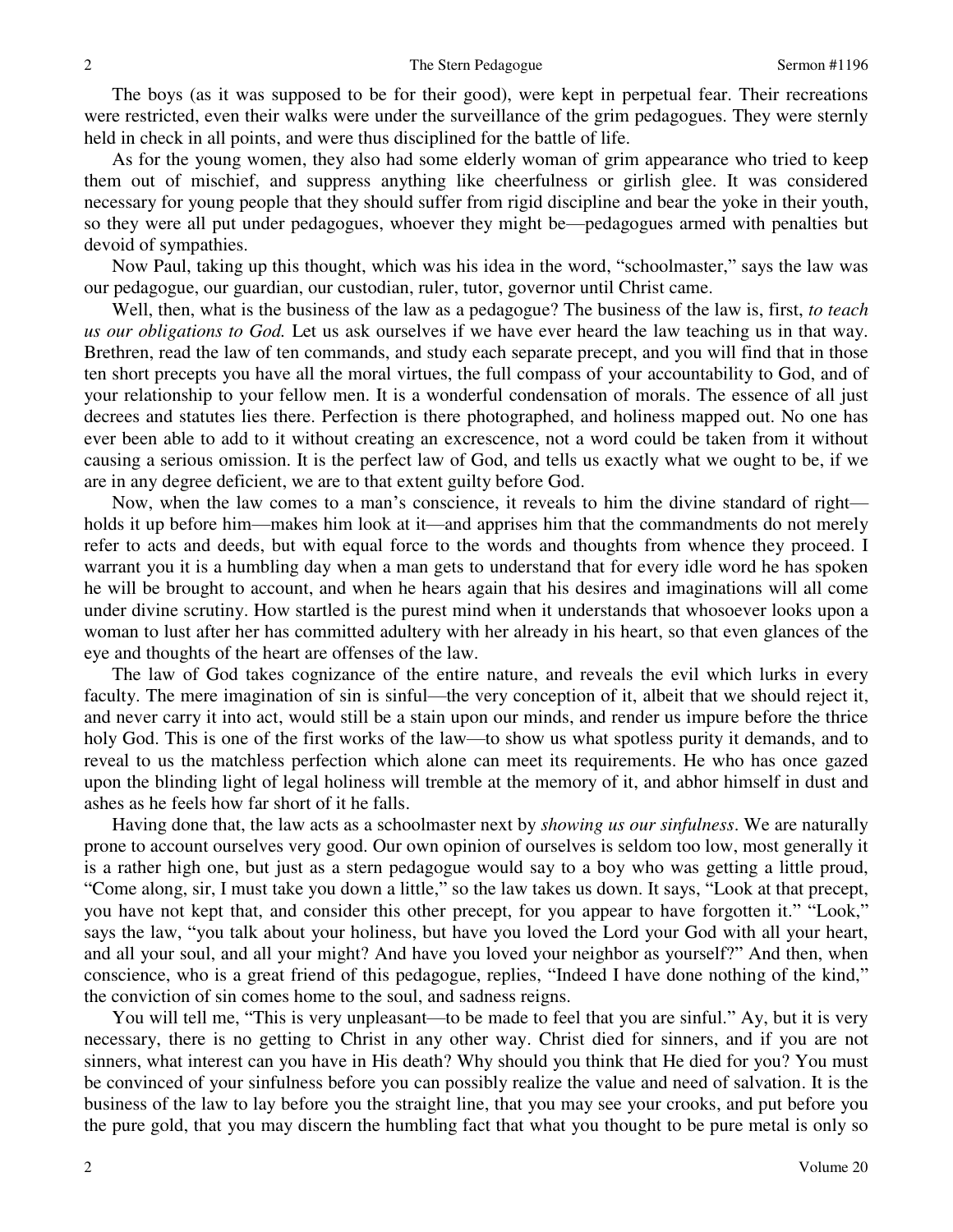much worthless dross. It is the part of this pedagogue to bring you down, to humble you, and make you feel how sinful you have been.

When the law has carried our education this far, its next business is to *sweep away all our excuses,* and stop our mouths as to all self-justifying pleas. Did you ever know a boy without an excuse? I never did. I think I never knew a girl either. We all make excuses readily enough. But those rough, surly pedagogues always answered the boy's idle apologies by giving the offender an extra stroke of the whip for daring to impose upon his guardian, and that is what the law does with us. We say to it, "We have not done exactly as we ought, but then think of poor human nature!" Ah! how often we make that excuse, and the law says, "I have nothing to do with the poverty of human nature. This is what God commands, and if you do not obey you will have to be cast away forever from His presence." The law makes no diminution of its claims because of fallen human nature, and what is more, when the law comes with power to a man's conscience he does not himself dare to plead human nature, for of all pleas that is one of the most fallacious.

A man will say, "Well, I know I drank to intoxication, but that is merely gratifying an instinct of human nature." Now, just suppose that this drunkard when he gets sober falls into the hands of a thief, will he not give the rogue in charge to a policeman? But what if the defense is set up that it was human nature robbed him? See what he will say about it. Says he, "I will get human nature locked up for twelve months if I can." He does not recognize soft speeches about human nature when anyone does wrong to him, and he knows, in his own soul, that there is no valid defense in such a plea when he does wrong to God.

What if human nature be bad? That only proves that the man ought to be punished more. A man stands before my Lord Mayor tomorrow morning, he is brought up for a thief, charged with having picked somebody's pocket, and he says, "My Lord Mayor, I ought to be forgiven, for the fact is, it is my nature to steal. I have stolen so long that whenever I see a pocket I feel a disposition at once to put my hand into it, such is the infirmity of my nature." What does the Lord Mayor say? He replies very gravely, "Why, I see that it is not merely in actions that you are guilty, but your very nature is poisoned with dishonesty. I shall give you a double punishment, your plea is not an excuse, but an aggravation." So when the law comes it sweeps all excuses away, and makes us see how hollow, false, and even wicked they are.

Men, like boys, will say that circumstances were such that they could not help doing amiss, but the law, like a stern pedagogue, says, "I have nothing to do with circumstances. Whatever your circumstances are there is your duty, and you have not done it, and not having done it, you must be punished for your offense." Where does Moses, in the twentieth chapter of Exodus, speak about exonerating or even extenuating circumstances? God spoke all these words, saying, "I am the LORD your God, which have brought you out of the land of Egypt, out of the house of bondage. You shall have no other gods before me. You shall not make unto you any graven image, or any likeness of anything that is in heaven above, or that is in the earth beneath, or that is in the water under the earth: You shall not bow down yourself to them, nor serve them." That is to say, not under any circumstances. "You shall not steal," not under any circumstances. Circumstances are not taken into account, the law sweeps that excuse away, and makes men speechless before the judgment seat.

Many transgressors argue, "Well, but I have not done worse than other people," to which the law replies, "What have you to do with other people? Each individual must stand or fall on his own account before the law. The law is to *you*. If another has broken it he shall be punished even as you shall, inasmuch as you have broken it." Then the man cries, "But I have been better than others." "But," says the law, "If you have not perfectly walked in all the ways of the Lord your God to do them, I have nothing to do with comparing you with others, for this is my sentence, 'Cursed is every man that continues not in all things that are written in the book of the law to do them.'"

Now, my dear hearers, these are not my words, they are the Words of God by His servant Moses, and there they stand like a flaming sword, turning every way, and blocking up the legal road to the tree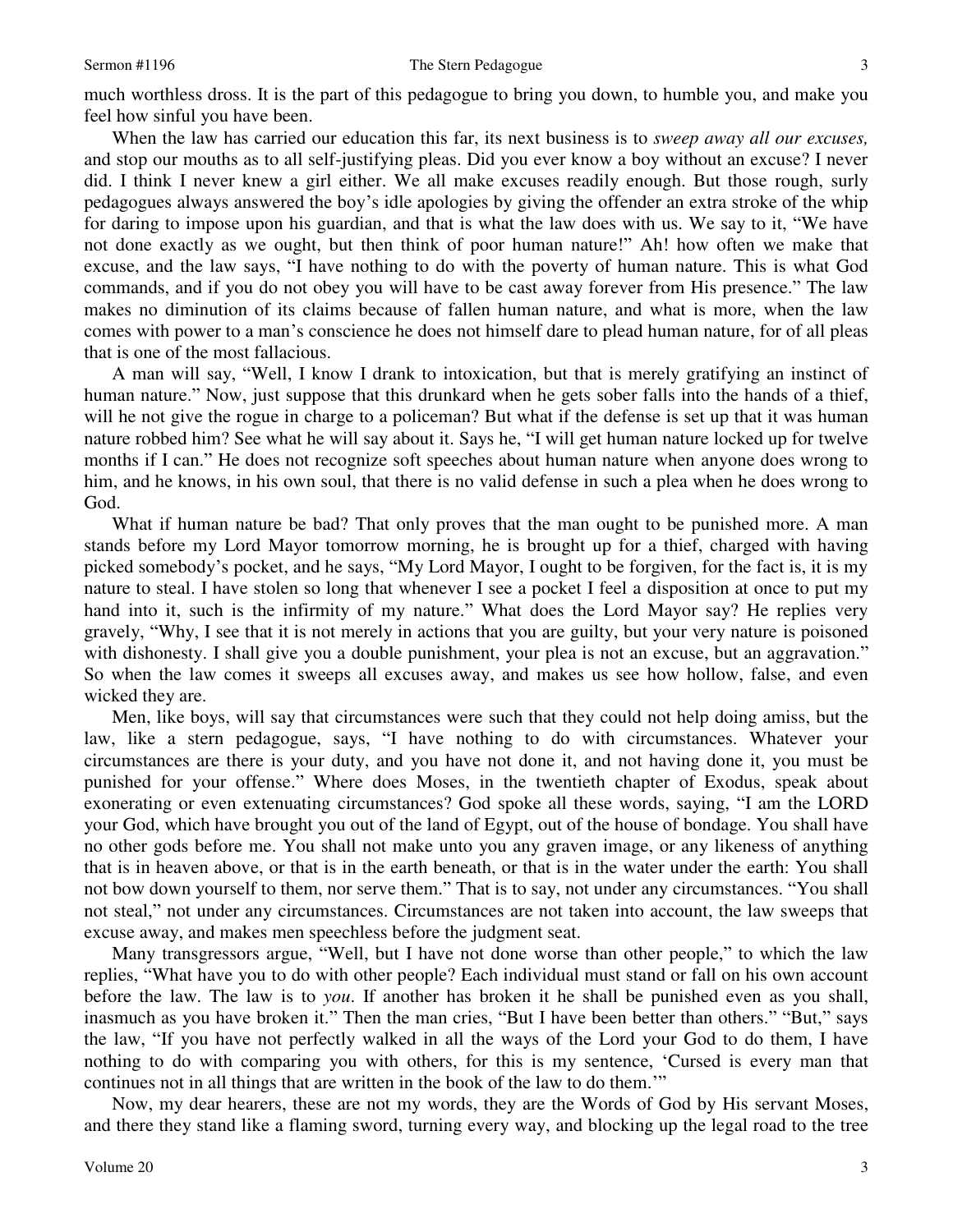of life. Conscience, when it is really awakened by the law, confesses herself condemned, and ceases to uphold her plea of innocence. How can it be otherwise when the law is so stern? Then, peradventure, the man will say, "I mean to do better in the future," to which the law replies, "What have I to do with that? It is already due that you should be perfect in the future, and if you should be perfect, in what way would that wipe out your old offenses? You have only done what you ought to have done."

But the man cries, "I do repent of having done wrong." "Ay," says the law, "but I have nothing to do with repentance." There is no provision in the ten Commands for repentance. Cursed is the man that breaks the law, and that is all that the law has to say to him. Over the top of Sinai there were flames exceeding bright, and a trumpet sounded exceeding loud, but there were no drops of the rain of pity there. Storm and tempest, thunderings and lightnings appalled the people, so that they trembled in the camp, and such must be the sights and sounds we witness as long as we are under the law.

Having thus swept away excuses, this pedagogue does the next thing which pedagogues did to boys. It begins *to chide us and to chasten us*. And it *will* chide too. I know it. I had the law frowning and shaking its fist at me for years before I got from under it. Glad enough was I to escape from it, for well do I remember the weight of its cudgel—that cudgel of crab tree of which John Bunyan speaks. I warrant you it can give you such sore bones, so that you cannot lie down upon the bed of your selfconfidence to take a rest. "Why," says the law, "you have done this, and that, and the other, and you know you have, you have sinned against light, and against knowledge, and against conscience, and against love, and against mercy," and each of these brings another blow from the great rod, till we are all wounds and bruises, and we seem to ourselves to be covered with putrefying sores.

The law will serve us as the pedagogue did the boy—it will accompany and follow us up everywhere. The old pedagogue went with the boy to the playground, he did not let him play in peace. He went upstairs to bed with him, he did not let him go to sleep without a frown, and he woke him up in the morning much earlier than he liked to be awakened, and made him come out of his bed, whether he liked it or not. He could never go anywhere without this pedagogue with him, poor child. And so it is when the law gets hold of a man—really gets hold of him. Does he go to the theater to find pleasure in sin? The law will go with him there and make him feel more there wretched than when he was at home. He may get among the frivolous, and try to sing some old song to get rid of his feelings, but the more he tries to drown his misery, the more the dark forebodings come before his mind. He cannot rest. The law keeps on saying, "What are you doing, now? Why, you are only going from bad to worse."

The law also smites the awakened conscience again and again, and frightens him with what is soon to come. "Suppose you were to die where you now are," says the law, "Suppose you were now to appear before your Maker, unforgiven, where would you be?" Perhaps in this kind of feeling a man goes to the house of God. The law follows him there. If the preacher preaches a contorting sermon, the law says, "This is not for you. You have nothing to do with that. You are under my government, not under Christ." The sweeter the promise, the more bitter will be the taste of the sermon in the poor sinner's mouth, for the law says, "You have broken my injunctions, you have violated my statutes. There is nothing for you but eternal punishment—to be driven forever from the presence of God." "Hard lines," say you. You do not like this pedagogue. No, nor did I, when I was under him. Glad was I when the day came that I was of age.

Do you see what the drift of all this is? Why, the drift of it is to make you despair of being saved by your good works, and to make you feel that you can do nothing right apart from Jesus. You are forced by the law to cry out, "Why, I cannot do anything right. I have tried and failed, I have tried again and have failed. I thought I was going to improve myself into an angel, but I seem to be worse every day. I thought surely the law would have smiled on me and said, 'That is well done,' but when I have done my best I am still condemned, I am allowed no peace."

No, dear soul, and if God means to save you, you never will have any peace till you come to Christ. The man whom God does not intend to save is often left without the law, to enjoy his portion in this life as best he may. What is the use of worrying that man? He may as well have peace in this life, for he will

4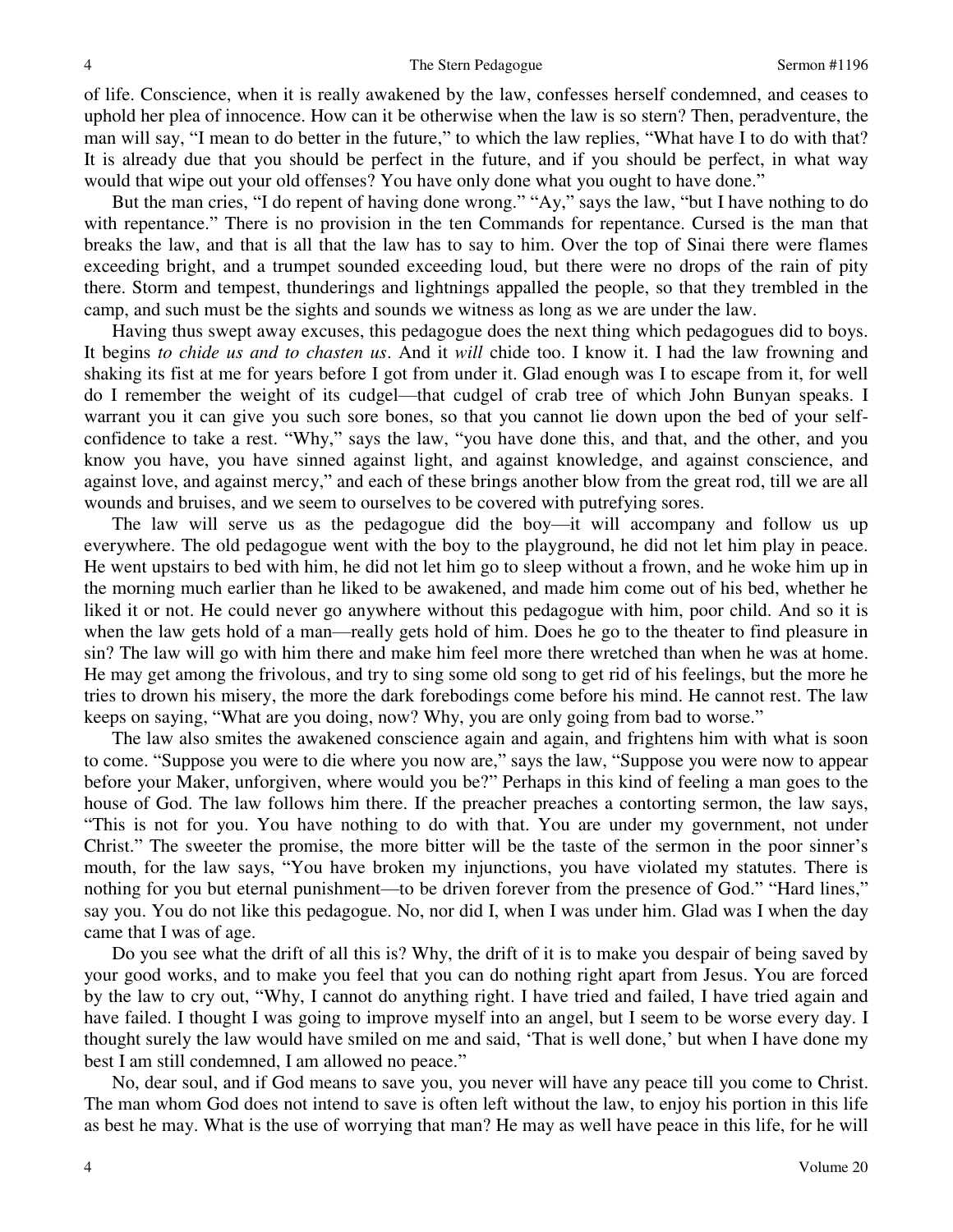#### Sermon #1196 The Stern Pedagogue

never see the face of the Lord in heaven. But the Lord's elect are made to feel the rod and by that rod they are so beaten that they are driven out of all heart and confidence in themselves, and made to turn away to Jesus, to find salvation by some better method than by their own works. The law is our schoolmaster to whip us to Christ—our pedagogue to flog us and beat us till we are heartily sick of self, and look for our hope and confidence in some other source.

**II.** Thus I have shown you the office of the law, and I have entrenched upon the second head, which is, THE DESIGN OF THIS OFFICE.

The law is not intended to conduct any man to despair. "But did not you say it was, just now?" No, I did not. I said it was sent to drive a man to despair *of himself*. That is the despair which hails the Gospel, and the sooner we have it the better, it would be quite another matter if we were driven to despair absolutely.

Brethren, the law says, "You shall not indulge the hope of being saved by me. I will whip it out of you." And it does this effectually, but it is not meant that the man should say, "Well, if I cannot be saved by my works there is no hope of my being saved at all." Oh, no! it is that he may then ask, "What *must* I do to be saved?" and may get this answer, "Believe on the Lord Jesus Christ, and you shall be saved."

Its office is not to urge us to make an amalgam of works and faith, as some suppose. There are those who say, "I cannot keep the law, but if I believe in Jesus, then the blood of Jesus will make up for my sins and deficiencies." That is not the way of salvation. Nobody will ever get to heaven that way. If you have any engagements with the law, you must pay it twenty shillings in the pound. It will not take a composition of any sort whatever, you must satisfy its utmost demands, or it will give you no rest, either in time or in eternity.

If you say to the law, "I will give you so much in works and so much in grace," the law does not deal in that way, it must be paid by a legal tender of current coin of the king's realm. It demands works, and it will have nothing but works, and those absolutely perfect, and in full tale and measure. The law repudiates amalgamation, and so does the Gospel of free grace. If you have anything to do with Jesus, you must get right away from your own good works, I mean from all reliance upon them, and come to rest in Him, and Him alone, for it never will be Christ and company. He will save from top to bottom, from first to last, or else not at all. Not a drop of His blood and then a drop of your tears, not a work from Christ and then a work from you. Oh no! Such hideous patchwork cannot be endured. It is not the object of the law to drive you to a compromise.

But its object is this—to make you accept salvation as the free gift of God—to make you stand and own that you are a sinner, and accept a free, full, perfect forgiveness, according to the infinite grace of the eternal Father. The law is meant to keep you always holding on to salvation by grace. For my part, I cannot bear that preaching which is partly law and partly grace. I have had enough of the law. If you had known five years of its rigor—five years discipline of the pedagogue—you would never want to see even his back any more. When a man once knows what law-work is in his soul, he knows the difference between that and the Gospel, and he will not have linsey-woolsey, he wants to have the pure white linen all of one material, and that material free grace. It must be not "Yea, nay," but "Yea, yea"—grace, grace, all grace, nothing but grace, and not grace and works, not Moses and Christ, but Jesus only, the grace must be pure and unadulterated.

It is a grand thing when this schoolmaster makes a man stick to grace, and so flogs and whips him that he never wants to go back to the law any more, for, brethren, nobody is so happy in the liberty of Christ as the man who has thoroughly known the bondage of the law.

I think I have repeated to you a story my old friend Dr. Alexander Fletcher once told me. He said he was passing by the Old Bailey, or some other of our jails, and he saw a couple of boys turning somersaults, standing on their heads, making wheels of themselves, and all sorts of things, and he stopped and said, "Why, boys, whatever are you at? You seem to be delighted," and one of them said, "Ay, and you would be delighted too if you had been locked up in that jail three months. You would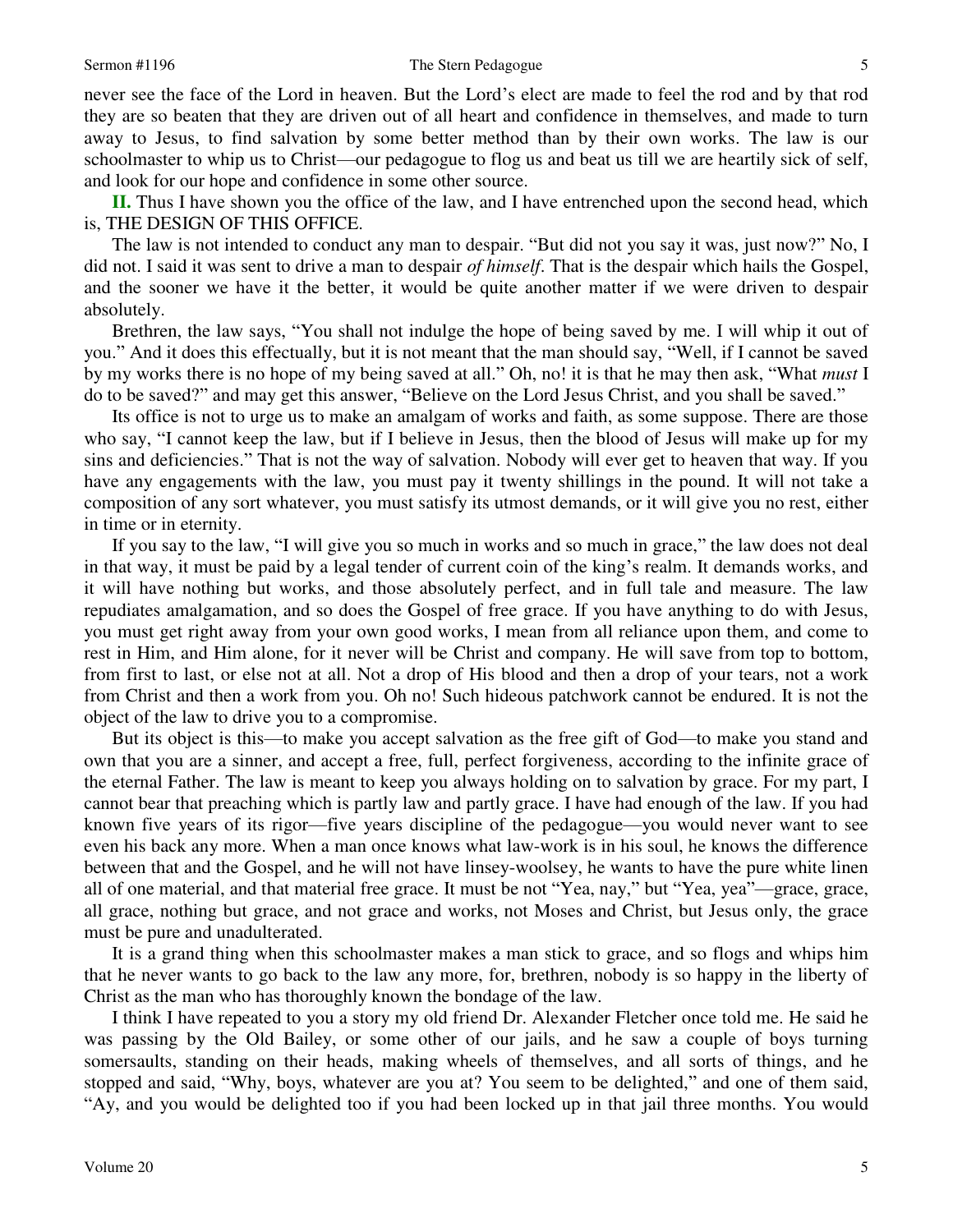jump when you came out." And the good old doctor said he thought it was very likely he should. If he had been a prisoner there he should hardly know how to express his delight in getting out.

Now, if a man has been once pummeled by the law, if he has felt his sin and misery, and the impossibility of obtaining any relief by the way of human merit, when he comes to see that Christ has kept the law for him*,* comes to know that he is saved, and saved perfectly by an act of faith in Jesus Christ, that henceforth he lives under new conditions, and is not under the law but under grace, he is the man to know the sweets of liberty because aforetime the iron had entered into his soul. He is the man to kiss the emancipator's feet, for was he not heavily ironed in the days of his former estate?

This, then, is the design of the law—to make us sick of self and fond of Christ, to condemn us that we may accept free grace. To empty us that God may fill us, to strip us that God may clothe us, in a word, to kill us that Christ may make us alive.

#### **III.** Now to our last point—THE TERMINATION OF THE LAW'S OFFICE.

When does it terminate? The text says, "But after that faith is come we are no longer under a schoolmaster." We come to believe in Jesus, and then the pedagogue troubles us no more. No, there is a great change in his behavior. When the young Roman, or we will say a young Hebrew, who had come under the Greek law, was under thirteen and a-half years old, this pedagogue was always beating, and cuffing, and buffeting him for his faults, but when he was a day over the time, then, according to the law, he was free from the tutelage of the pedagogue. Do you think the pedagogue struck him that morning? He knew better. He had whipped him yesterday, but now he must know his master, and render him another sort of service. The lad is come to his full age, and is under other regulations.

Under the old Roman law a man was not of full age till he was twenty-five. According to that law the pedagogue might be insulting and domineering over him when he was three or four-and-twenty, but when his young master had come of age he changed his talk altogether, matters wore another phase. And so when a man becomes a believer he has come of age and the schoolmaster's rule is over, he is no longer under his former tutors and governors, for his time of liberty appointed by the Father is come. He is not under the pedagogue of the law any longer, for Christ's work has set him entirely free therefrom.

Certainly, a man sees the office of the law as pedagogue ended when he ascertains that Christ has fulfilled it. I read the ten commands and say, "These thundered at me and I trembled at them, but Christ has kept them, kept them for me. He was my representative in every act of His obedient life and death, and before God it is as if I had kept the law, and I stand accepted in the Beloved. When Jesus Christ is seen of God, God sees His people in Him, and they are justified through His righteousness because they have faith in Him. "He that believes in him is not condemned." Oh, is it not a thousand mercies in one that the grand old cannons of the law are no longer turned against us? Christ has either spiked them or else turned them on our enemies, by fulfilling the law, so that they are on our side instead of against us.

The law ceases its office as schoolmaster when it comes to be written on our hearts. Boys have their lessons on slates, but men have their laws in their minds. We trust a man where we should carefully watch a boy. When the child becomes a man his father and mother do not write down little rules for him, as they did when he was a child in petticoats, neither do they set servants over him to keep him in order. He is trusted. His manliness is trusted, his honor is trusted, his best feelings are trusted.

So now, brethren, we who have believed in Jesus have the law written here in our hearts, and it corresponds with what is written there in the Scriptures, and now we do not say of a sin, "I am afraid to do that, for I should be lost if I did." We do not want to do it. We loathe it. And of a virtue we do not say, "I must do that, or else I shall not be a child of God." No, we love to do it, we want to do it, the more of holiness the better. We love the law of the Lord and desire to keep its statutes unto the end. We no longer have, "You *shall"* and "You *shall not,"* constantly sounding in our ears as we did when we were children, but we are men in Christ Jesus, and now our sacred passions delight to run in the way of God's commandments, and if the old nature rebels grace is given to put it down, there is a daily conflict, but the new life that is within us cannot sin, because it is born of God, and it keeps down the old nature, so that we walk in the ways of righteousness after the example of our Lord. A warfare goes on, but we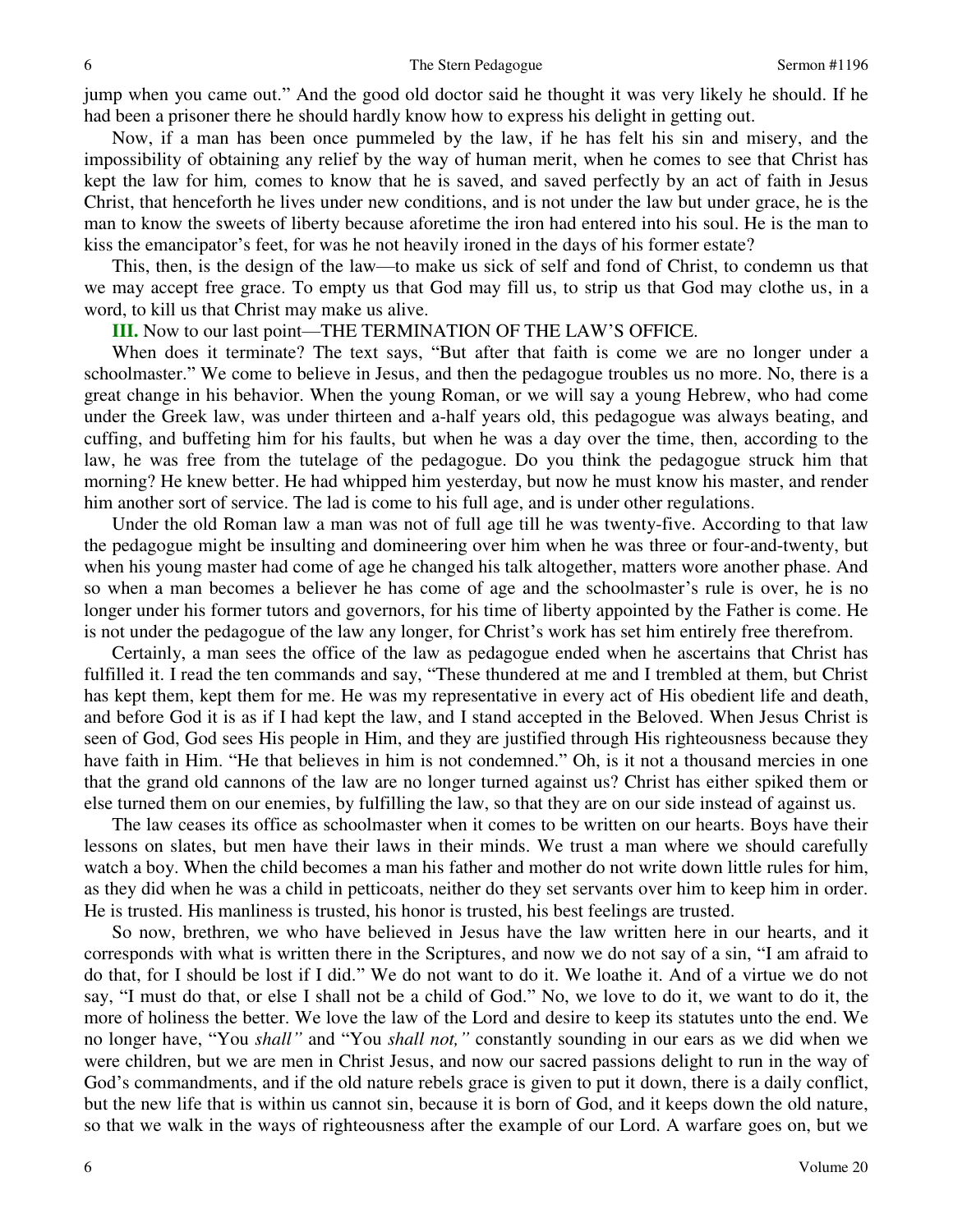are no longer children, when faith is come, we are no longer under a schoolmaster. This is not Antinomianism, for we are not against the law, but the law that once was on the stone table, and there was broken, is now written on the fleshy tablet of a renewed heart, and the Lord sweetly inclines us to keep His testimonies and observe His statutes.

Moreover, we get free from the law when we take up our heirship in Christ. I am afraid some Christians have never fully done this. Can you say, beloved, "I have believed in Jesus, and therefore I am one with Him. Whatever Christ is before God that I am, for I am a member of His body, of His flesh, and of His bones—

> *'So near, so very near to God, I cannot nearer be, For in the person of His Son I am as near as He.*

*So dear, so very dear to God, I cannot dearer be, The love wherewith He loves His Son, Such is His love to me.'"*

Can you say, "He has made with me an everlasting covenant, ordered in all things and sure? As long as Jesus lives I cannot die, for it is written, 'Because he lives, I shall live also.'—

> *'My name from the palms of His hands Eternity cannot erase, Impressed on His heart it remains In marks of indelible grace.'"*

 When a man gets there, and knows that his standing does not depend on himself, but that he is what he is in Christ, that Christ has done everything for him, and has saved him, so that he can challenge every accuser in the words of Paul, "Who shall lay anything to the charge of God's elect? It is God that justifies, who is he that condemns?"—when he gets there, then he can truly say that he is no longer under a schoolmaster. O brethren, read the eighth and ninth chapters of Romans. Get into the spirit of the apostle when he rejoiced and triumphed in the complete salvation of Christ, get away from all beliefs that you have something still to do in order to save yourself, get to know that you have only to work out what God works in, with fear and trembling to fetch out from within, and show in your outward life, what God by the eternal Spirit works in your heart, and you will find that you are no longer under the law.

If there be any unconverted person here, and I am afraid there are a great many, I beseech you do not abide under the law, for the law can do nothing for you but curse you. Give up all hope of being saved by anything that you can do, and agree to be saved by what Christ has done. Plead guilty, plead guilty, and then God will say, "I absolve you." Plead guilty, and plead the blood of Jesus, and this done, you are accepted in the Beloved—

> *"There is life for a look at the Crucified One; There is life at this moment for thee,"*

for every soul that will confess its guiltiness, and renounce all hope of self-salvation, and fly away to the wounds of Jesus.

And how shall I urge you, O Christian, never to go back to the law. Do not begin to judge yourself as if you were under the law. What if you are a sinner? It is true you are. Confess your sin and mourn over it, but remember there is a fountain open for sin and for uncleanness in the house of David. That sin of yours was laid on Christ before you committed it. It was laid on the Scapegoat's head of old, and put away, and at this moment you are still clean in the sight of God through that great washing which you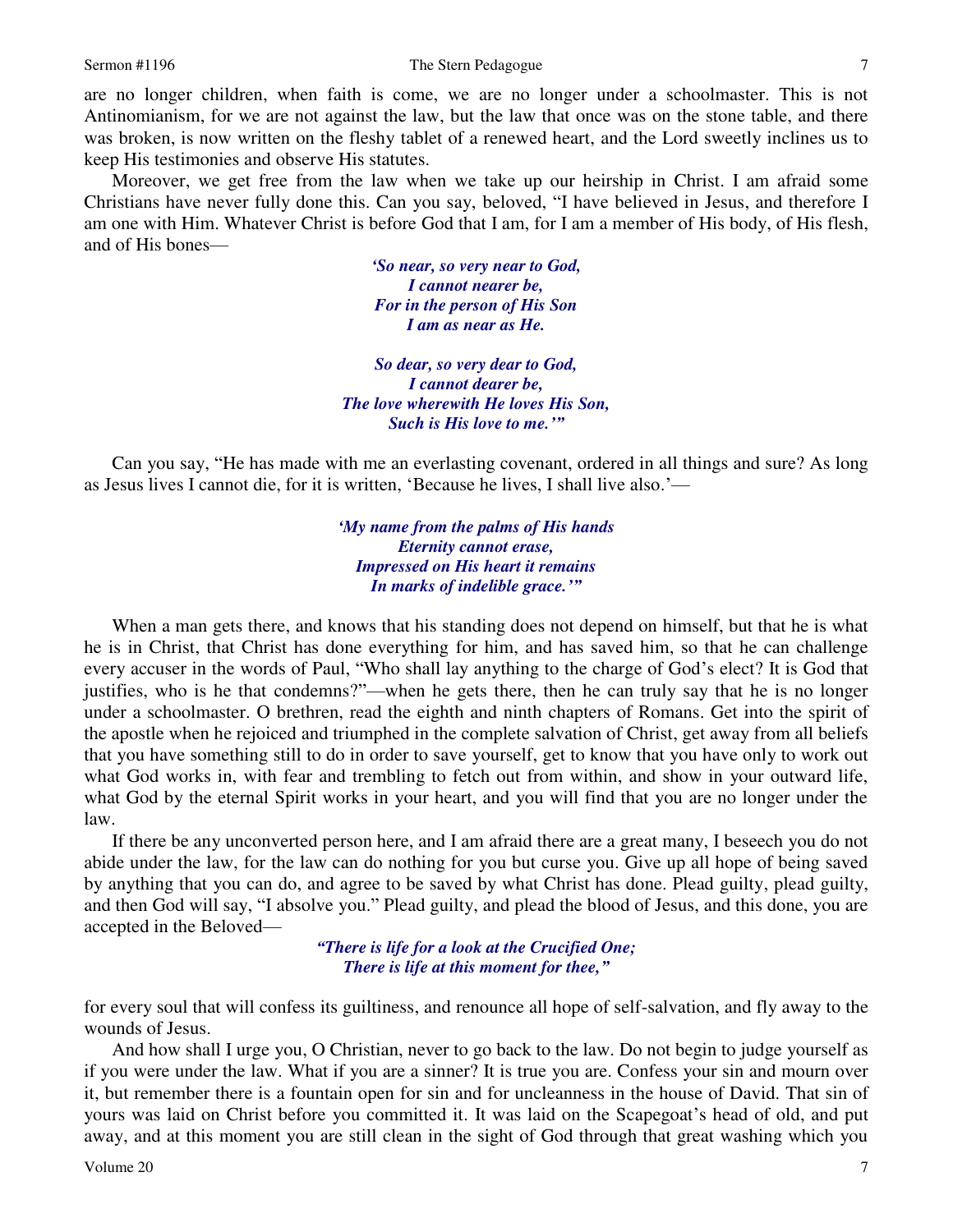have received in the precious blood. Do not imagine that God will change His mind about you, He never did and never can change His mind. He has said concerning each soul that believes in His dear Son, "He that believes in Him is not condemned." You are complete in Christ Jesus, in Him you have righteousness and strength, in Him you may even glory. Get away from legal doctrines, and stand upon the Gospel rock, and you will be happy and holy all your days.

Let me speak to those of you who are engaged in Christian service. When you try to teach others always keep the law in its proper place. I remember hearing a sermon from this text, "They that sow in tears shall reap in joy," in which the preacher so thoroughly missed the mark as to leave the inference upon the minds of his hearers that, after all, our good works and repentance would save us. Now, that is not the Gospel, neither ought it to be preached as such. We preach up good works with all our might as the result of faith, as the outgrowth of faith, but not as the groundwork of salvation. We tell you that the tree of human nature must be altered first, or the fruit cannot be good. There will be no pears upon that crab tree till you change the stock. Do not, therefore, go preaching to crab trees and tell them to bear pears and apples.

We testify that Christ is able to change a man's nature, and then good fruits will come as a matter of course, but I am afraid that in many Sunday schools the children are taught a different doctrine, somewhat after this fashion—"Now, dear children, be very good, and obey your parents, and love Jesus, and you will be saved." That is not the Gospel, and it is not true. Often do I hear it said, *"Love* Jesus, dear children." That is not the Gospel. It is "Trust Him"—"Believe." Not love, but faith is the Saving grace, and that love of Jesus of a sentimental kind, which does not spring out of faith in Him is a spurious emotion, a counterfeit love, not at all the love of God, shed abroad in the heart by the Holy Spirit. The root of the matter is, "Believe in the Lord Jesus Christ and you shall be saved," and that is the Gospel for a child of two years of age, and the Gospel for a man of a hundred. There is only one Gospel for all that are born on the face of the earth—"Believe in Jesus." Not your doing, not your obeying the law, you have broken that, you have put yourself out of all possible hope in that direction, but your acceptance of what Christ has done will save you at once, save you forever.

But why should I multiply words? I know not how to put the whole matter in a simpler form, or to commend it more plainly to your understanding. It is not the mere exposition of a few verses of Scripture, or the clearing up of some small critical difficulty. Rather would I have you consider it a direction of vital importance to every seeking soul, a counsel of thrilling interest to every tried and exercised heart. Oh, how anxious I am to make straight paths for your feet, lest that which is lame be turned out of the way! I wish that all of you, especially our young friends, would learn and often repeat that hymn of Dr. Watts, till it becomes indelibly fixed on their memory—

> *"The law commands and makes us know What duties to our God we owe; But 'tis the Gospel must reveal Where lies our strength to do His will.*

*The law discovers guilt and sin, And shows how vile our hearts have been; Only the Gospel can express Forgiving love and cleansing grace.* 

*What curses does the law denounce Against the man that sins but once! But in the Gospel Christ appears, Pardoning the guilt of numerous years.*